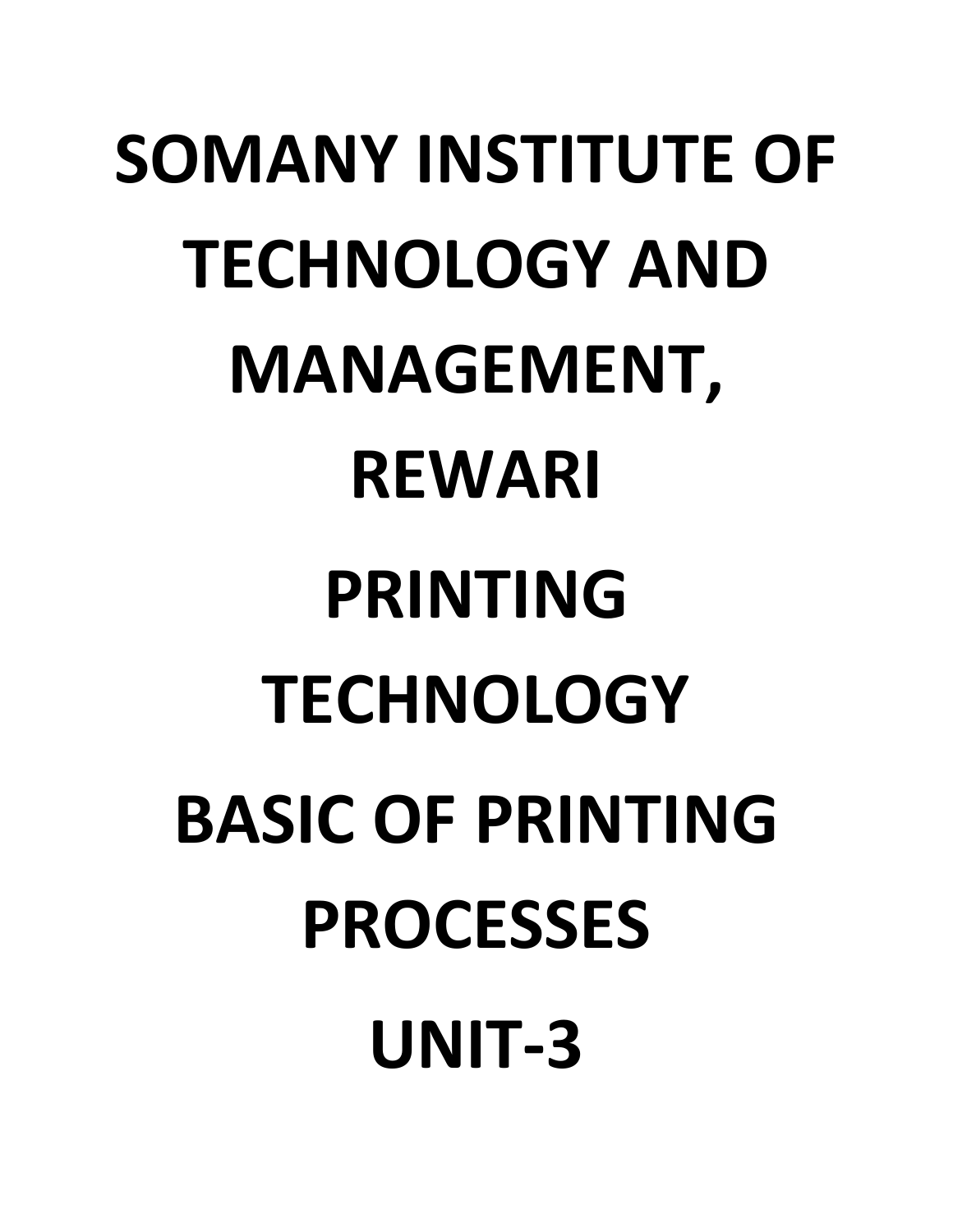## **FLEXOGRAPHY TREND AND SCOPE.**

Flexographic printing is always improving, but in 2020, a few things take the forefront:

- 1. Sustainable practices are a must
- 2. Expanding the type of substrates used
- 3. Looking for more skilled workers
- 4. Going digital

# **Sustainability**

As more and more people start to realize what they purchase has an impact on the environment, they become more conscious of what they consume.

**It then falls on companies to adapt and become more sustainable, not just to please consumers, but to protect our futures.**

Flexo printing is no different. Printing companies are starting to focus more on the [sustainability of their flexible packaging,](https://blog.luminite.com/blog/sustainable-packaging-design-guide-for-newcomers) using things like

- Biodegradable substrates
- Recycled materials
- [Water-based inks](https://blog.luminite.com/blog/oil-based-vs-water-based-flexo-inks-optimize-your-materials)
- Eco-friendly coatings and adhesives
- [Elastomer sleeves](https://app.hubspot.com/content-detail/2696550/blog-post/7475210003/performance?__hstc=181822776.269f26ee4130d5b7cc62e80263b56c33.1613988355769.1613988355769.1613988355769.1&__hssc=181822776.1.1613988355770&__hsfp=1940975785)

Among all the things happening in 2020, it's important to not lose sight of the future, and that future depends on the sustainability of the present.

# **Substrates Galore**

This trend is a bit like the sustainability one, where there is an emphasis on innovating and improving the types of products that need flexible packaging printing.

Companies are already printing on a number of different substrates, including:

- [Corrugated](https://blog.luminite.com/blog/corrugated-packaging-printing-flexo)
- Paper
- Foil
- Plastic films

But the most important part of innovation is design. **Designing new types of substrates for flexible packaging printing greatly expands the possibilities of flexo**. Using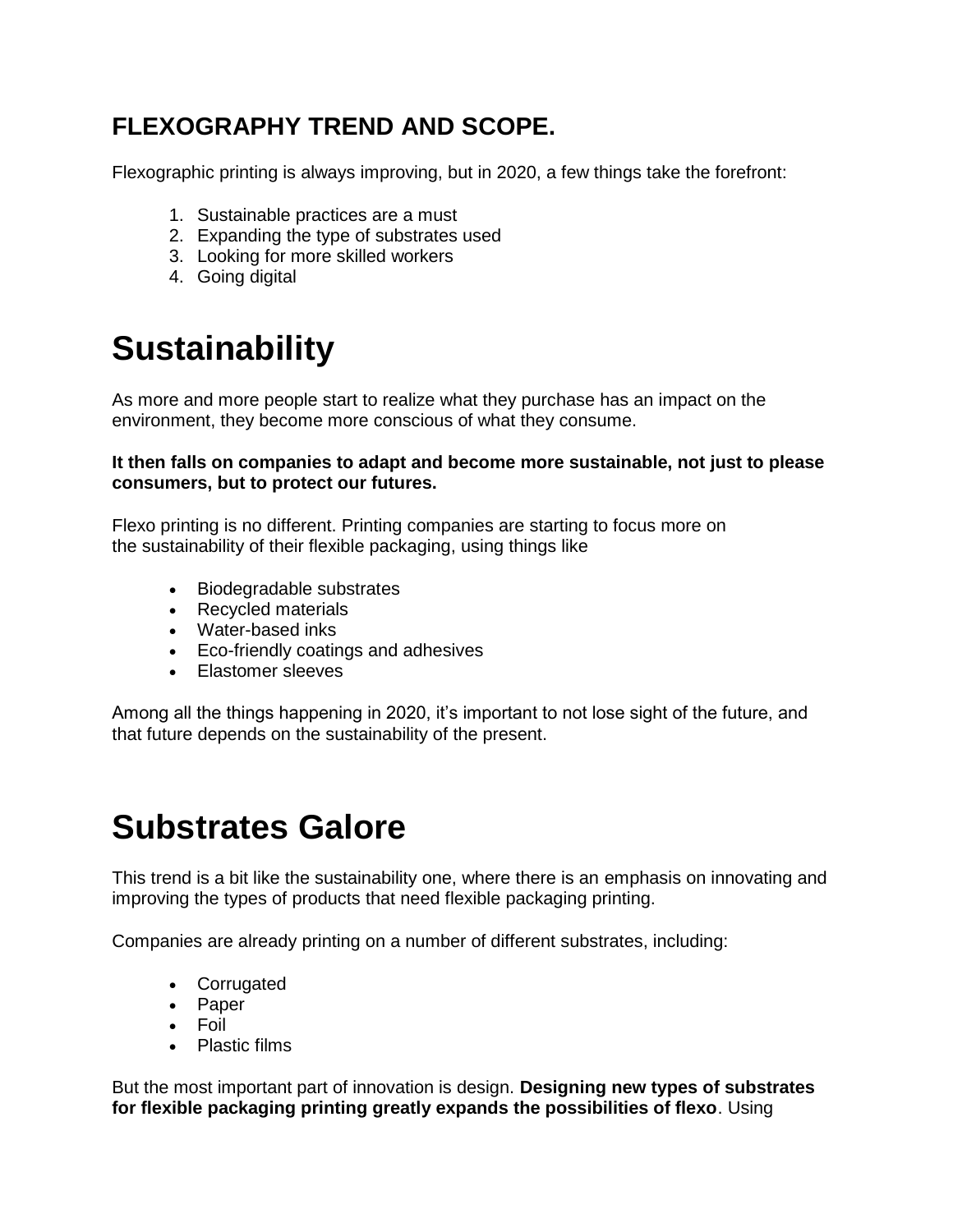experimental materials like glass and fabric, or even designing new materials with biodegradable or recycled materials, drives the flexo printing industry to the limits.

# **Skilled Labor**

As the older generation of flexo printing experts begin to retire, it is becoming increasingly difficult to find skilled operators for flexible printing positions.

Thankfully, automation has started to fill the skill gap, with more complex systems picking up the slack. However, there is still a need for flexo printing experts in the pressrooms and on the shop floor to assess quality and troubleshoot issues.

This being said, **make sure you supplement your workforce with rising automation practices**, but also carve out positions where humans are irreplaceable. It will improve product quality and increase innovation.

# **Digital Flexo Printing**

Technology's improving at a rapid pace, and the digital world is constantly growing. Digital printing and flexographic printing are two of the most prominent printing methods for flexible packaging printing, and they've come together for a better, [more efficient process.](https://blog.luminite.com/blog/digital-flexo-printing-what-components-do-you-need)

By incorporating digital printing methods into flexo printing, companies can queue multiple jobs at the same time, accurately measure and disperse inks, as well as supplement analog printing methods with fully digital printing methods.

**Upgrade your flexo printing presses to include digital printing practices for increased efficiency and speed!**

## **The Future is Here!**

Seeing into the future is impossible, but it pays to follow trends and invest when possible. There's always the possibility that circumstances will cause trends to reverse or simply fade away, but experience says that the ones outlined here will probably stand the test of time at least a year's time.

By taking the time to consider all these tips and trends, flexo printers can stay ahead of the game while taking the necessary steps to improve their business.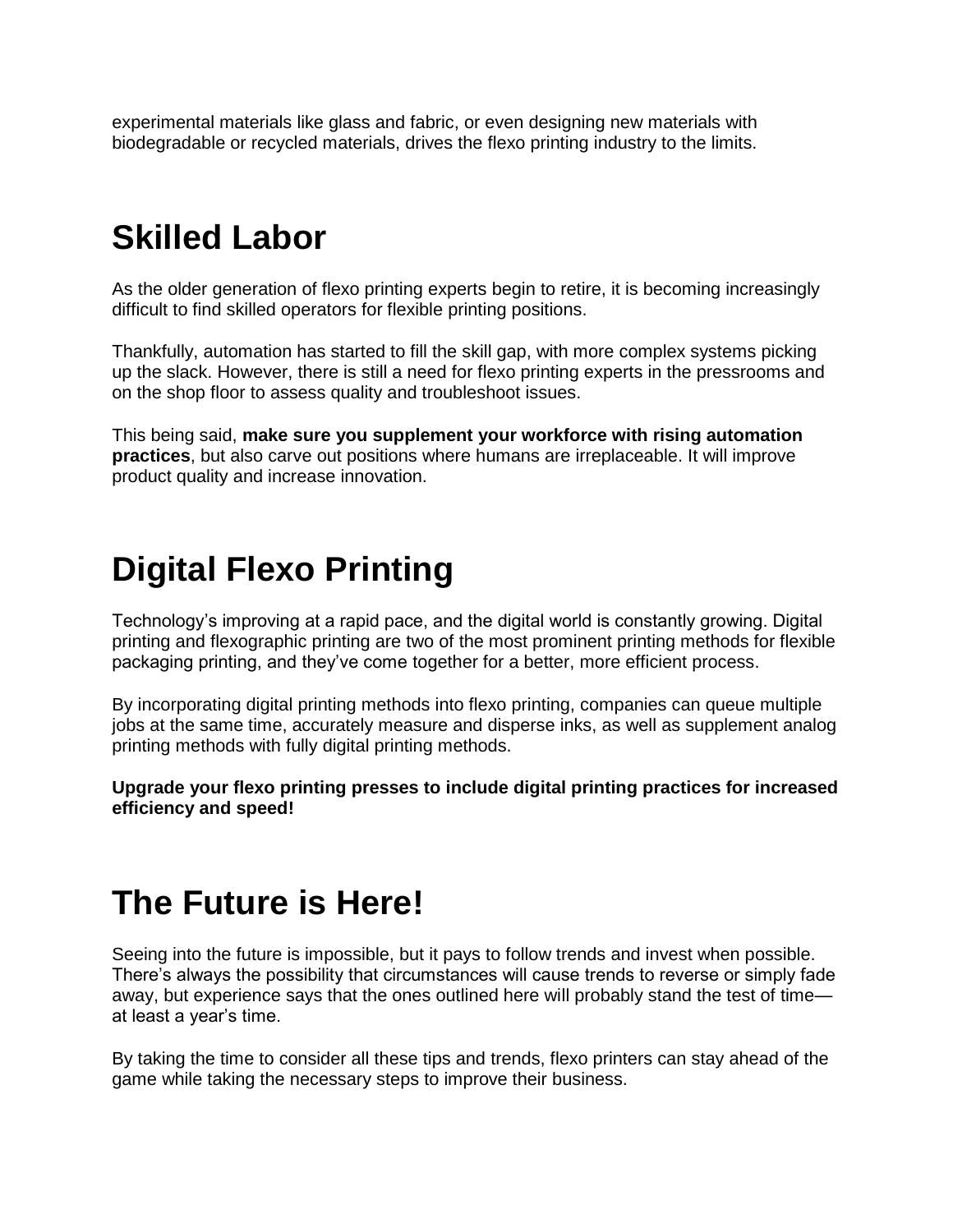# **GRAVURE PRINTING AND FUTURE**

Gravure printing is characterized by excellent print quality and high printing speed. Its further advantages are that it involves a simple printing process, accurate ink use, and the flexibility of printing machine structures. Gravure printing, due to several technological innovations, now belongs to innovative technologies. The market of packaging materials is the largest segment of gravure printing, and a further increase is forecast. In this chapter, the bases of gravure printing process (ink transfer, drying, gravure cylinder, doctor blade, impression cylinder, characteristics of the prints) and the characteristics of gravure printing inks are presented. The up-to-date methods of gravure cylinder production and the characteristics of the structure of gravure printing machines are touched on, and finally the areas of the development of gravure printing are dealt with.

Gravure printing is a widely used processing method often used to print large volumes of magazines and catalogues. Opposed to flexoprinting, the ink in gravure printing is transferred from carved [micro cavities](https://www.sciencedirect.com/topics/engineering/micro-cavity) and not from a relief. These cavities, embedded in the printing cylinder, form the printing pattern. A second softer impression cylinder pushes the web against the primary printing cylinder and the ink is transferred from the cavities to the web through matching surface energies of the ink and substrate. The printing cylinder is partially immersed in an ink bath and similar to the anilox in flexoprinting a doctor blade is used to remove any excess ink from the printing cylinder leaving ink only in the cavities (operating principle is shown in Figure 7.8). As for flexoprinting it is also possible to use a chambered doctor blade. Gravure printing is highly dependent of ink viscosity, substrate speeds as well as the pressure applied by the impression roller and great care is therefore required in the choosing of processing conditions and ink formulation. However, the process is suitable for low-viscosity ink and high printing rates up to 15 m/s can be achieved.

## **Extremely well placed in all gravure**

## **applications**

Flexible packaging – versatile and dynamic

Gravure's largest and most diverse market segment has to meet exceptionally strict quality criteria for conveying the brand and product image, at the same time optimum organization and maximum efficiency are also important given the time critical production requirements. The largely automated Heliograph solutions ensure a high cylinder throughput combined with maximum quality and process stability. The high speeds of electromechanical engraving machines and the perfectly coordinated processes eliminate bottlenecks – the key criterion for our customers!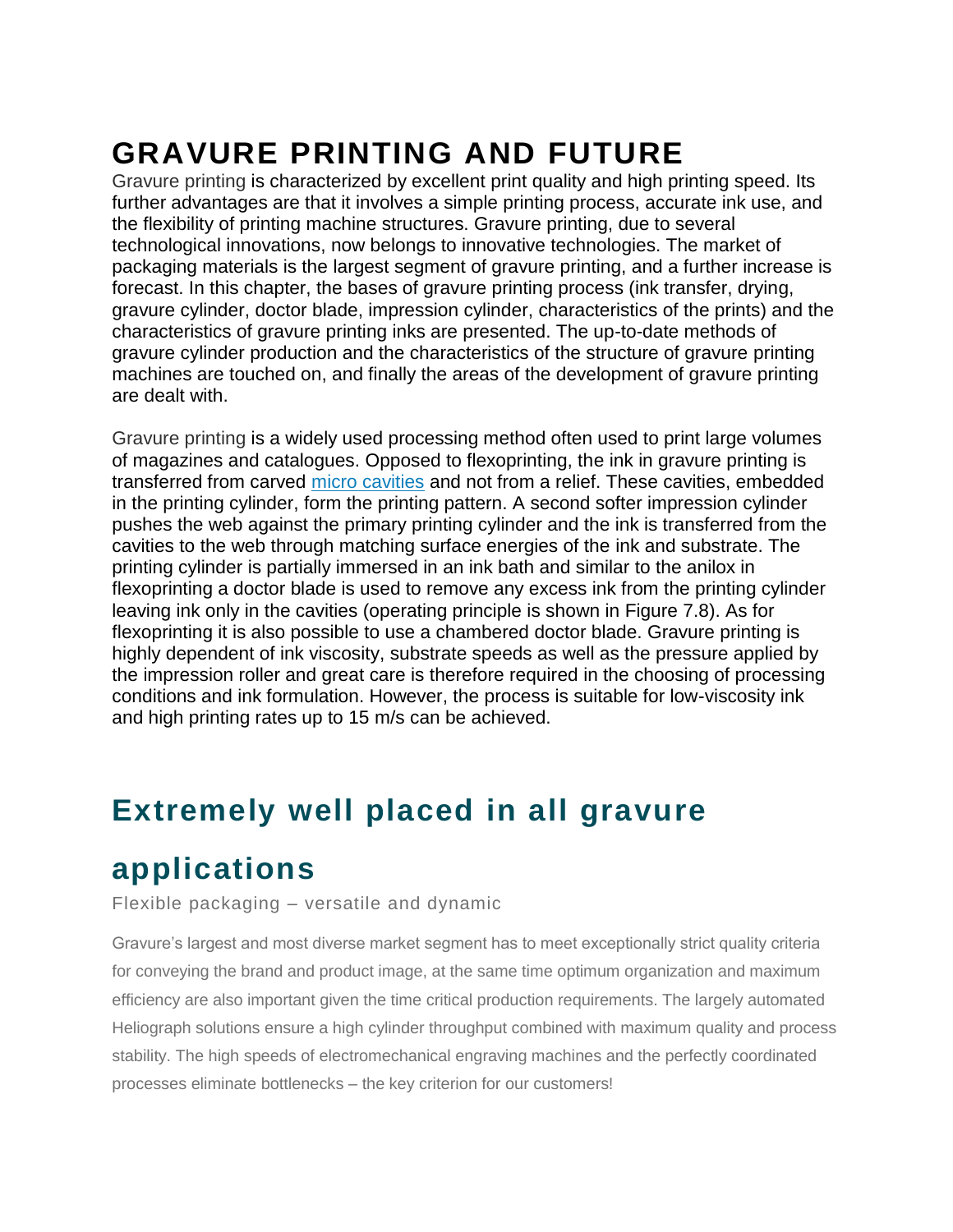#### **Tobacco – the supreme challenge in packaging printing**

The tobacco industry expects its packaging to convey a strong message and be instantly recognizable, with a great deal of textured finishing and complete sensory neutrality. This is important, be cause the tiniest design details and the packaging's overall sense of value carry key brand messages. Heliograph solutions leave nothing to be desired in this respect. High-resolution line engraving at the very limits of what is feasible, top-quality linework, and large volumes with directly lasered or etched gravure and embossing cylinders in full 3D have all further enhanced the effectiveness and appeal of such packaging. The more sophisticated the application, the greater the benefit customers derive from the Heliograph companies' innovative strength.

#### **Decoration – the perfect look with the narrowest of tolerances**

Decorative printing was the first market segment in the printing industry to apply extremely stringent quality requirements in terms of color reproduction. This is because the narrowest of tolerances are vital, if print runs of wood grain reproduction, wallpaper, and floor coverings are to be repeated at will. When it comes to tissue and gift wrap paper, the main focus with cylinders both large and small is on delivering the very high ink transfer volumes that can only be achieved with large engraving depths and must work for all kinds of ink systems. Heliograph offers the full range of electromechanical engraving and laser processes for this purpose, including mask etching technology, in the required high precision.

#### **Security features – sophisticated prints and embossings**

Both high-resolution gravure, often in combination with line engraving and microtext, and the screenless intaglio process with high-viscosity inks that imitates a hand engraving support a wide range of counterfeit-proof features. This makes gravure one of the preferred printing technologies for securities, stamps, and banknotes with their fine hatching and guilloché. The universal Digilas solution of our laser specialist Schepers makes this company an indispensable partner for such applications.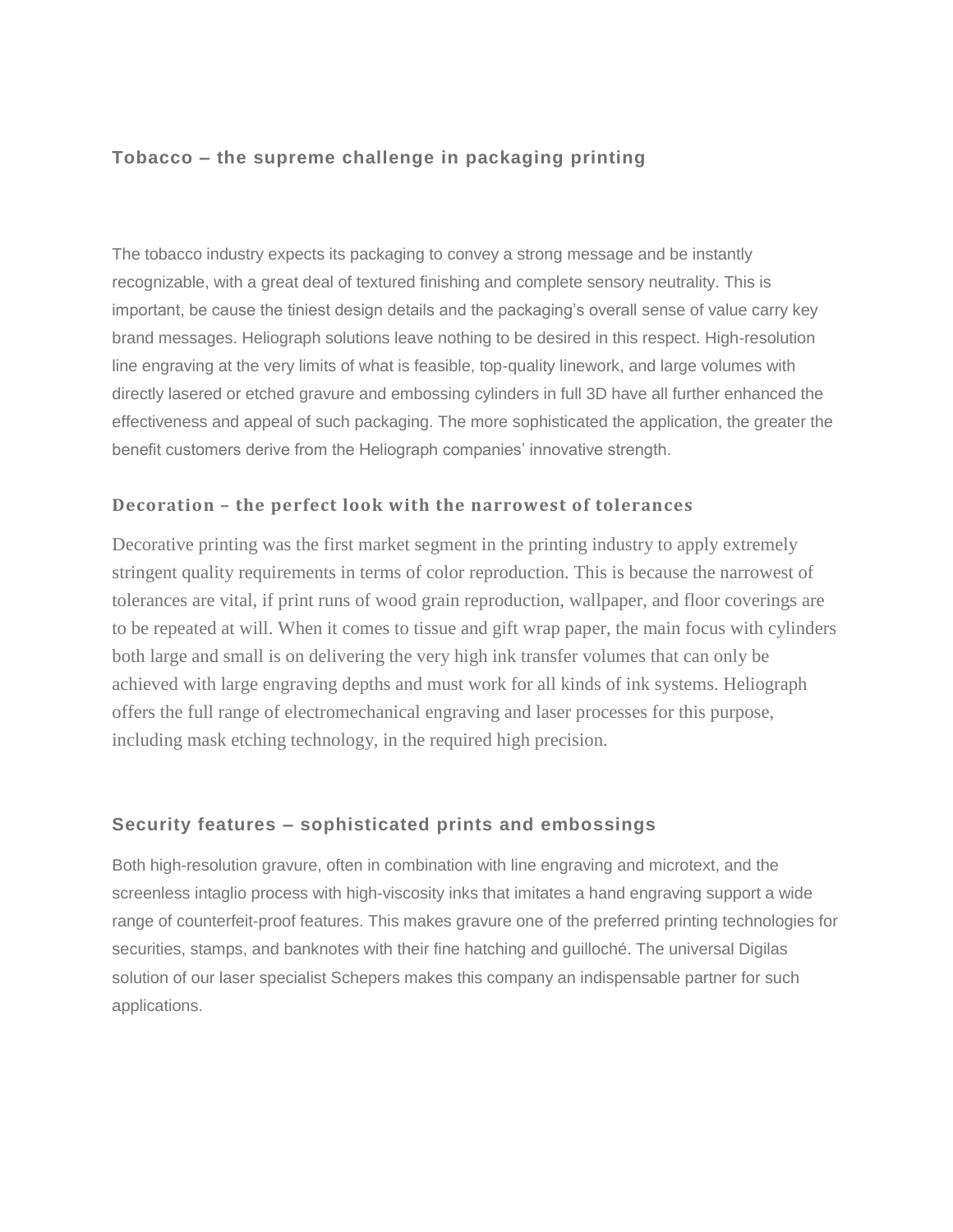## **Publication printing – source of many innovations**

Heliograph rounds off its portfolio with solutions geared to the large cylinder widths and critical throughput times encountered in publication printing. Publication gravure was once the birth place of modern rotogravure, and this produced numerous innovations that have now become a vital part of packaging and decorative printing.

#### **Popular Screen Printing Applications**

## **GLASS & CERAMIC**

Today, screen printing continues to play a significant role in the production of glass & ceramic products for both industrial and consumer applications. Screen printing is unique because the process can overcome significant challenges faced by glass decorators.

## **ELECTRONICS PRINTING**

The Printed Electronics industry is currently witnessing exponential growth as the demand for tech devices escalates—and screen printing continues to be a lean, efficient and reliable production option due to improved printing techniques, equipment and materials

## **TEXTILE PRINTING**

Chromaline knows that today's Textile printers are looking for stencil systems that go beyond ink resistance and on-press durability—screen making and screen turn-around are just as important. Textile printers need emulsion solutions that can lower costs, increase efficiency, and help deliver a greater volume of high quality products.

## **GRAPHICS PRINTING**

With the ability to screen print almost every design or text onto any substrate